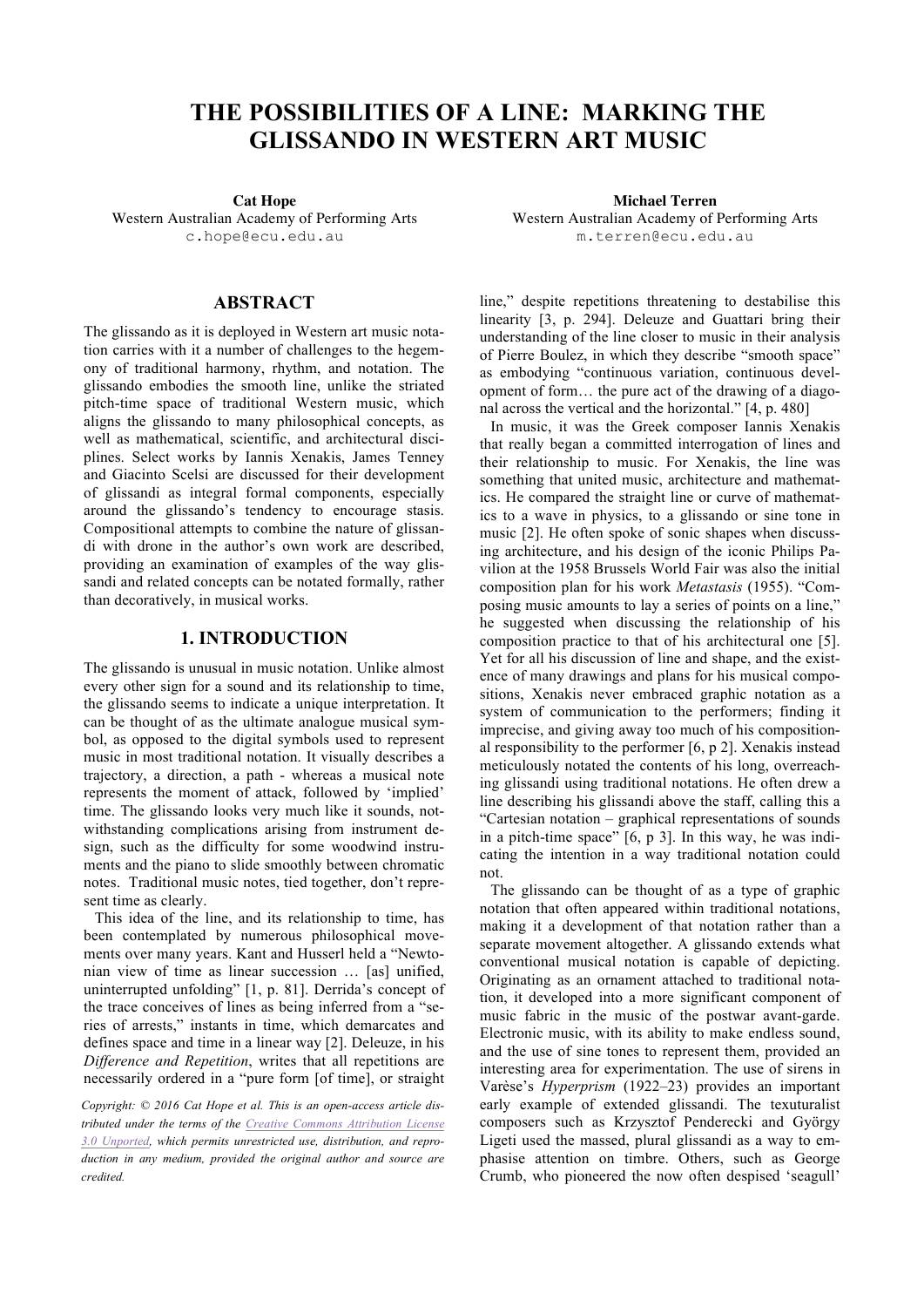effects in his work *Vox Balanae* (1971), extended the use of the glissando beyond a colouring technique. Composers such as Beat Furrer and Gloria Coates use glissandi to connect different pitches together over different tempi.

### **2. XENAKIS AND THE LINE**

It could be argued that Xenakis uses glissandi to imply motion in his music, replacing the harmonic impetus provided in music dependent on traditional tonal systems. This can take the form of a direct trajectory between one note and the other, as exemplified in works such as *Metastasis*, or 'wandering' as found in the solo violin work *Mikka* (1971), where the music meanders between quarter tones or darts across large leaps. In these works, the glissandi provide a mechanism to make time audible in a way traditional notations cannot – they do not provide steps to make out time or rhythms. They are images that are heard – made up of time, rather than existing in it. They take the idea of drone, and put it into motion in a different pitch-time space than other kinds of notation.



**Figure 1**: Iannis Xenakis, *Metastaseis* (1955) score and early sketch.

Despite the prevalence of the term "line" in musicology to suggest a trajectory or contour of a melody, these do not embody the line in the Euclidean sense of the word, due to the striated, stepwise nature of pitches in the chromatic scale in traditional harmonic music [7]. Glissandi have been described as having a more direct association with movement and motion than the traditional, striated notes of the European art-music scale [8]. As such, the relationship between the glissando and arguably more empirical fields such as physics, mathematics and architecture, becomes clearer in Xenakis' work.

In his electroacoustic work, glissandi have been used for decidedly less arithmetic means. In his work *La Légende d'Eer* (1977–78), glissandi take on a mimetic role, in its evocation of unhuman life-forms and environments. Allen S. Weiss also interprets the dense and unnerving glissandi of this work as stylising "those very same war sounds earlier valorized and sublimated by Filippo Marinetti and Luigi Russolo, most notably the Doppler effect of enharmonically changing pitch as shells pass overhead." [9]

Glissandi, when employed in this way, takes on a more diffuse role, more informed by metaphors of ancient Greek mythology than the non-ambiguity of Cartesian pitch-time space. They establish what Francis Bayer called a "relation of incertitude at the heart of sonorous matter, opposed to the somewhat artificial precision of articulated systems: one can even claim that in the *glissando* we are no longer dealing with precise tones, but with a sonorous ensemble movement where, on the spatial plane, only the general direction is really determinable" [10]. Isabella van Elferen writes that because the glissando marks a "continual transgression of harmonic, melodic, and often rhythmic boundaries," all of which constitute an understanding of time as linear, the glissando " destroys linear temporality and therefore necessitates the consideration of the impossible possibility of Beingoutside-time" [11], a concept pertinent to *La Légende d'Eer*.



**Figure 2**: An excerpt from Iannis Xenakis' *Mikka*, showing 'wandering glissandi'.

#### **3. GLISSANDI AND STASIS**

The impact of electronic music on the employment of glissandi in music cannot be overstated. American composer James Tenney's *Postal Pieces* (1965-71) study three important musical elements; intonation, 'the swell' and perceptual states, with the swell being thought of as a series of interconnected glissandi. Tenney points out, "what we take to be the substance or content of some sound  $-$  say, a string quartet  $-$  is really the result of forms - formal shapes and structures at a microscopic, or 'microphonic level" [12].

For Tenney, musical form and the nature of sound are the same thing, and this is demonstrated in his notations. In *Postal Pieces* no. 9 '*Cellogram*' (1971), the movement of a sound wave is employed in a similar way to Xenakis's use of glissandi, but described very differently. He draws the sine tone into the stave, as glissandi. The choice of bass instruments ensures a clearly articulated and smooth, lengthy period movement of the sound wave, leaving the slow undulations to enable enough space to delicately weave between small differences in frequency.

Despite the ability of the glissando to depict movement, it also retains a close relationship to stasis, as it holds the possibility to indicate long form, slow change over time. An examination of drone music, where long musical forms hold small and gradual changes, provides useful tools to describe glissandi. Joanne Demers suggests drone and noise music create an immanent, rather than transcendent relationship with time [13, p. 93]. Building on contributions from electronic music composers and the texturalists, Demers suggests that long form drone music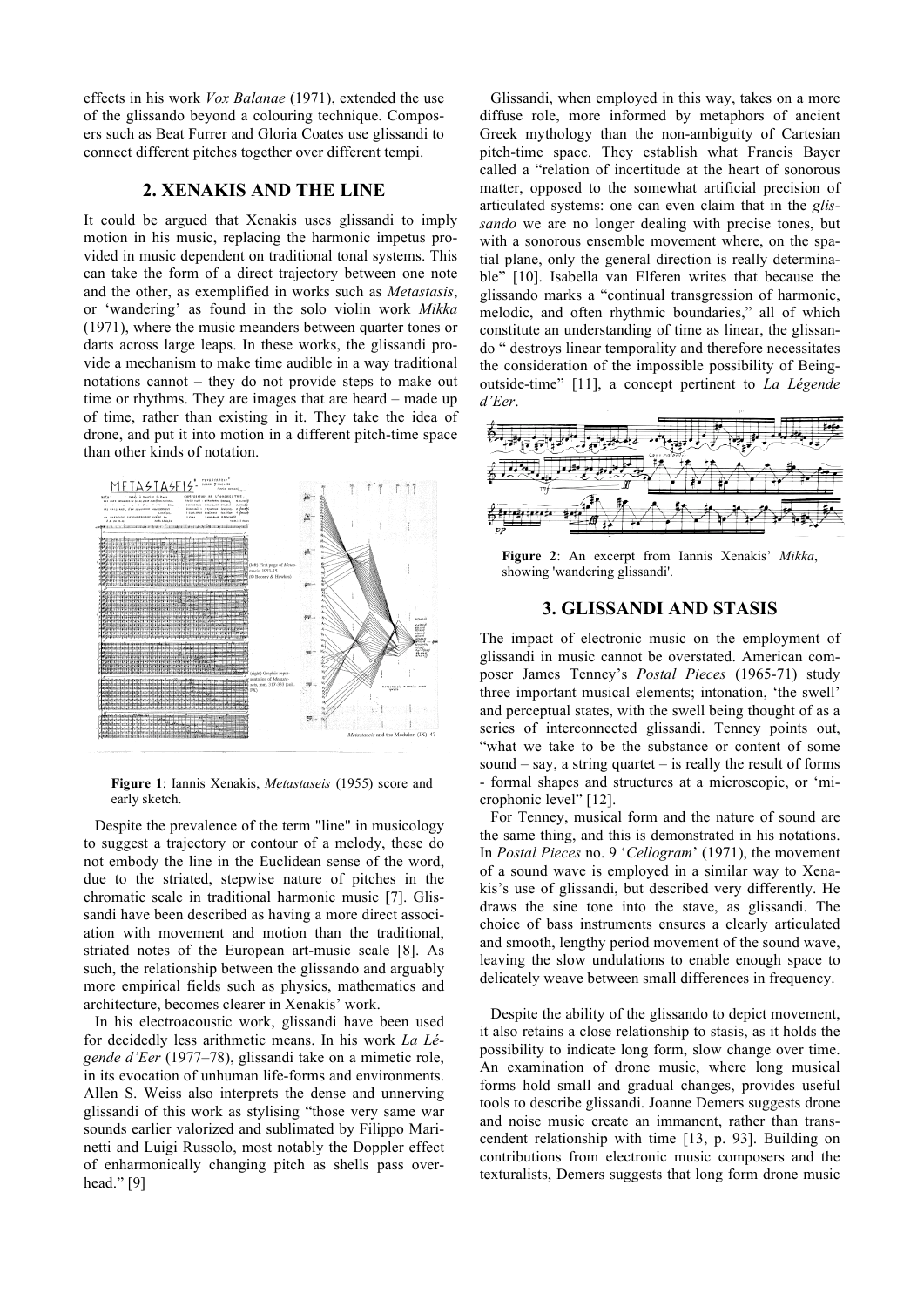appears to defy transcendence by avoiding the development and arrival of conventional harmonic and melodic goals expected in most Western music [13, p. 193]. Rather than illustrating a passage through time, it obscures its passing – which is no more than a perceived effect, since all sound is constantly in motion by its very physical makeup. Drone music provides what Kramer calls 'vertical time' [14], where small events become very significant and the idea of a work 'becoming' is annulled. A very slow moving glissando, or very microscopic glissando-like movements are likely to feature as some of the detail that features in a piece of drone music.



**Figure 3**: James Tenney, *Cellogram*, 1971.

A composer working with microscopic glissandi to create harmonic stasis is Giacinto Scelsi, whose later string works often feature a single tone replicated over octaves in different instruments and enveloped only by vibrato, pulsations, glissandi and microtones [15]. In *String Trio* (1958), a perception of stasis replaces any sense of harmonic or formal development. Yet there are small details that elaborate this stasis - the very opening note of the first movement is a small upward glissando, and from thereon in, any change to the initial pitches are not iterated by pulse or harmony, but rather by inflection – varying speeds of vibrato, quarter tone movements, dynamic variation and the occasional pizzicato. The single movement *String Quartet no. 5* written between 1974 and 1985 takes the idea further; the whole work is based on a single F - which is slid to and from, attacked and sustained in different timbre, shapes and dynamics. These later works of Scelsi employ glissandi as a way to sustain interest a kind of harmonic stasis, colouring it and shaping it using the very nature of the sound itself, as Tenney did in *Celllogram.* Scelsi used an early synthesiser, the Ondiola, to create these works - using the small glissandi knobs on the machine to create these sounds which were then notated for acoustic instruments [16].

# **4. GLISSANDO AS STRUCTURE**

To meld this idea of drone with that of glissandi in music notation became a focus of the authors own work. The first of these experiments was *In The Cut* (2009), a small ensemble work which examined the idea of 'descent'. This did not rely on a long, slippery glissando alone, but also used small descending steps and bends against sliding tones. A trio of acoustic instruments slowly descend in pitch until they reach their lowest note, when they are asked to detune even further as to distort the timbre and

make pitch identification difficult, as happens with very low sounds. They are accompanied by bass guitar providing a long descending tone, semi-articulated and effected with heavy delay and reverb, as well as a vinyl record that plays a descending sine tone coloured only by the vinyl noise from playback. In this way, a range of inflections colour the singular, long glissando the instruments play, and which is the basis for the form of the work. This descending glissando is made up of interlocking parts, and culminates in the absolute lowest sound possible on each instrument - detuned on the bass, cello and viola, extended using pipe on the bass clarinet, and even the sine tone which goes beyond the frequency capacity of the bass amplifier that sounds it. *In The Cut* employs a glissando as singular form, as well as trajectory. Unlike the seemingly static works of Scelsi or Tenney, it has a movement, a place to go.



**Figure 4**: An excerpt of *In The Cut* (2009) by Cat Hope.

The score to this and the following works is presented as animated notation, to enable the reading of the long form lines in a smooth and coordinated way. The image passes from left to right, past a line that signifies the moment of performance. The rate of movement is smooth - without pulse, and obscuring any sense of tempo. It provides a perfect representation of the score that enables the players to focus on the point of performance, whilst predicting the direction of any change in pitch without steps or counting.

# **5. GLISSANDI INTERFERING WITH THE DRONE**

*Longing* (2011) is a work that examines the glissando from a different perspective. It focuses around a single note for each of five performers, which is sounded at the start., and constantly referenced by way of a coloured 'reference' line that serves as a reminder of the original pitch as the instruments wander away from it. The note is not specified - the performers may choose any note to start, bearing in mind their capacity to smoothly journey away and back to it. They must also try to relate their activity to those of the other performers, creating peaks and troughs that are proportional in relation to other performers. The work is interrupted by upward moving staccato/pizzicato notes at the half way point, as axis to high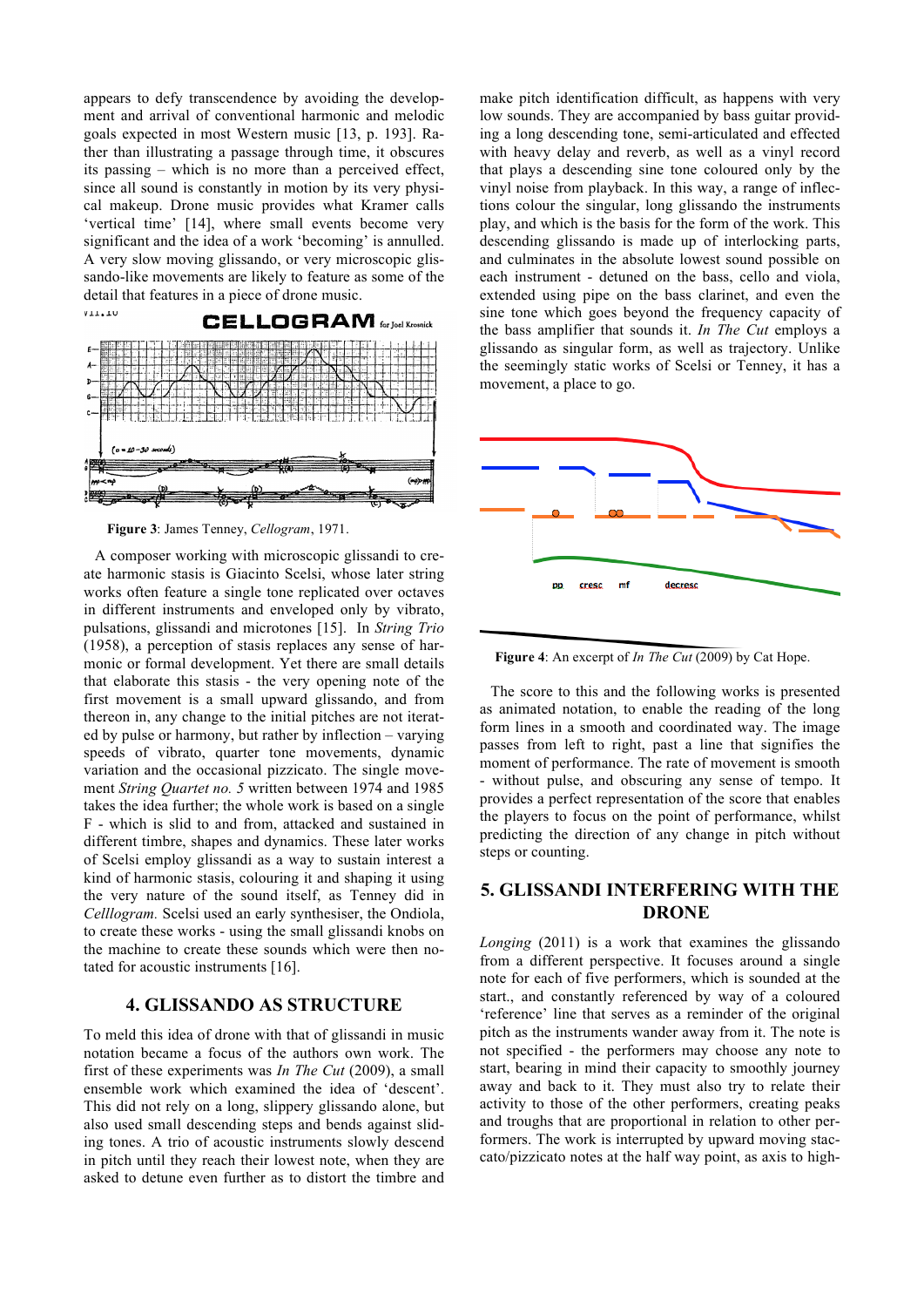light the lack of 'forward' motion before or after its appearance.

Unlike *In the Cut*, the form of the work is flat, it has no end point, no trajectory. Each instrument constantly refers to their original pitch, after wandering away from it by way of curved, almost circular glissandi, with the intention of creating a perception of time turning in on itself. Like Scelsi's work, the drone is coloured by the glissandi, but in a more lugubrious way. These glissandi create structure to the work, rather than decoration to the line, due to their large pitch range and rapid trajectories.



**Figure 5**: An excerpt of *Longing* (2011) by Cat Hope

### **6. MICROPHONIC POINTS ON A LINE**

*Cruel and Usual* (2011) uses Tenney's idea of microphonic points as Xenakis's points on a line. In this work small points create a static electronic sound sampled from a very small point of the acoustic activity. The work is for string quartet, and uses similar concepts to *Longing* in its formal construction. The performers choose their own first pitch. A computer samples single microsecond moments in each instruments line notated on the score, using individual microphones. The computer then transcribes the samples down in pitch within a much less precise predicated range, and extends that pitch for ascribed durations, with timbral and dynamics variations indicated in the score. The electronics are reproduced through four bass amplifiers, one for each string instrument. The static acoustic lines are punctured by these bass interjections that initially seem quite foreign in timbre, but then melt into the line as they fade away, coalescing their difference into the ensemble, returning to the drone, and escaping in the glissandi..



**Figure 6**: An excerpt of *Cruel and Usual* (2011) by Cat Hope.

## **7. CONCLUSION**

These three works demonstrate how ideas of drone and glissandi in compositions can be used to inform formal and structural cornerstones in notated works. Informed by key works of the twentieth century, these compositions attempt to challenge the idea of the glissando as decoration and reframe the potential of the technique to have formal and structural applications. Using simple but focused notations facilitated by animated notation, these works can be thought of as a step toward to more complex and asynchronous examples. Glissandi provide the potential to reconfigure the teleological conventions of musical structure and open up new ways of listening to music through time that is not driven by tempo or beat. A principal difficulty to engage glissandi in large forms has been the coordination of performance, as the line without rhythmic markings offers no points for performers to reference. This has largely been overcome through the innovations of digital scoring and animated notation facilities, opening the way for a richer ground of exploration.

### **8. REFERENCES**

- [1] D. C. Hoy, *The Time of Our Lives: A Critical History of Temporality*. Cambridge, MA: MIT Press, 2009.
- [2] M. Iliescu, "Glissandi and Traces: A study of the relationship between musical and extra-musical fields," presented at the International Symposium Iannis Xenakis, Athens, 2005.
- [3] G. Deleuze, *Difference and Repetition*. New York: Columbia University Press, 1994.
- [4] Deleuze, G., & Guattari, F. (1980). *A Thousand Plateaus*. (B. Massumi, Trans.). Minneapolis: University of Minnesota Press.
- [5] I. Xenakis. "Lettre de Iannis Xenakis à Jean Baudot (Centre de Calcul de l'Université de Montréal) du 1er novembre 1972," *Centre Iannis Xenakis*, Accessed 24 November 2015. [http://www.centre](http://www.centre-iannis-xenakis.org/items/show/780)[iannis-xenakis.org/items/show/780](http://www.centre-iannis-xenakis.org/items/show/780)
- [6] F. Delalande. Interview with Xenakis, Radio France, program broadcast on 14 December 1981.
- [7] I. Khannanov, "Line, Surface, Speed: Nomadic Features of Melody," in *Sounding the Virtual: Gilles Deleuze and the Theory and Philosophy of Music*, B. Hulse and N. Nesbitt, Eds. Ashgate, 2010, pp. 249– 267.
- [8] J. Shepherd and P. Wicke, *Music and Cultural Theory*. London: Polity, 1997. Pp. 159–160.
- [9] A. S. Weiss, *Varieties of Audio Mimesis: Musical Evocations of Landscape*. Berlin: Errant Bodies Press, 2008. P. 78
- [10] Francis Bayer, *De Schönberg à Cage*, cited in A. S. Weiss, *Varieties of Audio Mimesis*. Berlin: Errant Bodies Press, 2008. P. 74
- [11] I. van Elferen, "Music of other spheres: Diagonal time and metaphysics in Lost," *Science Fiction Film & Television*, vol. 3, no. 2, pp. 253–270, Feb. 2010.
- [12] L. Polansky, The Early Works of James Tenney. Soundings NO. 13, Ed Peter Garland, p. 200.